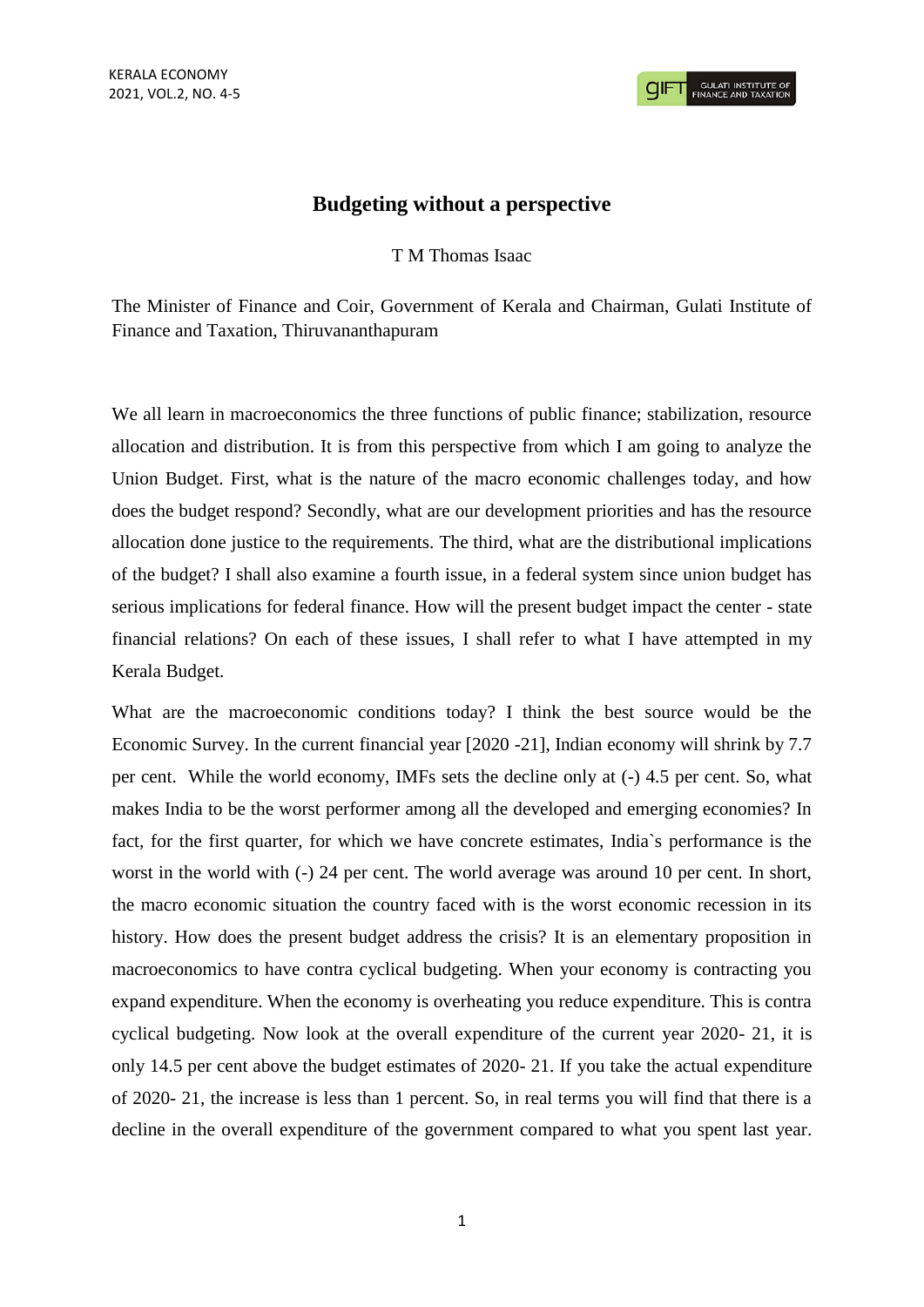Then how can you expect this budget will boost the economy out of the recession? That's why I share the apprehension of Prof. M A Oommen that we are not going to have 11.5 per cent growth in 2021-22.

I will add to the arguments that he has put forward by calling your attention to the year just before COVID. If we look for the previous eight quarters growth consistently slowed down to around 3 per cent. The downward trend started with the demonetization. The simplistic notion was that the MSMEs and corporates will close down temporarily because money is taken out. But you print new money and they would soon return to the normal. The corporate did but not MSMEs. Added with the GST problems, the pre-COVID period became a disaster. Then comes COVID -19. But it will aggravate the crisis in the MSME sector. The new budget has not got anything to revive them.

The actual fiscal deficit is 9.5 per cent last year. It is not because of the increase in expenditure but because revenues went down. Now this year revenues are going to be much better than last year, and therefore you find the overall fiscal deficit declines to 6.8 per cent. I would say that we should have maintained it at 9.5 per cent. But the government is afraid of the perception of the global finance capital. But I tell you that all over the globe the fiscal situation is very similar and it wouldn't have mattered if India`s deficit was also higher. May be the Center want to be more loyal than the King to the neo-liberal concepts and attract capital during the post COVID period. That is the strategy. So I would argue that, this budget does not address the key macroeconomic challenge.

Kerala budget, as you know, cannot adopt and expansionary stance on it`s on and raise its fiscal deficit like the Center. Nevertheless, we attempted to make maximum additional fiscal space that the Center made available.

Now let us move on to the resource allocation issue. The health sector should have had the highest attention. There is a claim of 137 per cent increase in the allocation for the health sector. That is achieved by including in the health outlay on health related sectors such as drinking water - there has been a major allocation to Jaljeevan Mission during the current year. Besides Rs 35,000 crores has been allotted for vaccine. The real allocation for health sector is only Rs 37,000 crore, less than that of last year. The allocation for the health sector has been cut and not increased.

2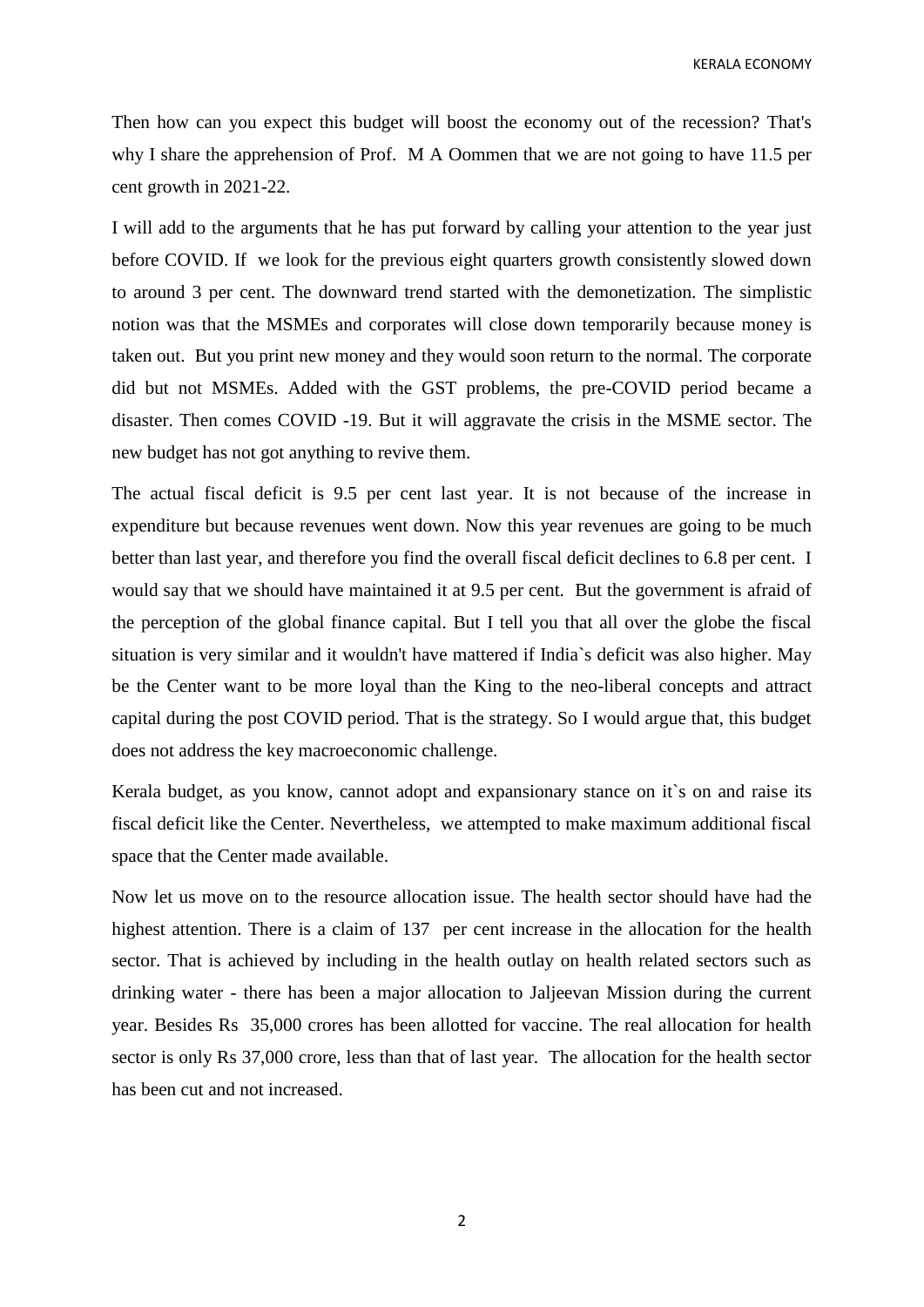The allocation for agriculture and allied sectors is Rs 1.54 lakh crore last year and in the current year is going to be only Rs 1.48 lakh crore. I don't know what perverse logic is behind this decision. For market intervention and price support schemes, allocation has been cut by Rs 2000 crore. The allocation for crop insurance scheme is just Rs 300 crore higher and the inter subsidy has been cut from Rs 2000 crore to Rs 900 crore.

The next priority sector should be MSME sector. I have already referred to the crisis faced by MSME sector. The proposal of Government of India to permit automatic increase of 20 per cent of the outstanding loan is a good move. But you know to be eligible for it the account had to be a performing asset at the end of February 2019. The majority of the MSME was sick by that time. Of course, there is a small scheme under fund of funds scheme from which the NPAs could get help, but it never became operational. So what is special in this budget for MSME?

In contrast the Kerala Budget has given highest preference for health sector. Last year, because government of Kerala faced the budget constraints you could expand expenditure in one sector, only by reducing the expenditure in another sector. Therefore we adopted a policy of cutting about Rs 30,000 crore of the allocated money from different sectors and gave additional allocation of Rs 25000 crore for health, food and Social security. Kerala ensured that nobody went hungry and that everybody was given best healthcare. Universal free COVID treatment and food was provided for all who fell sick.

In the current years budget Kerala provided additional Rs 4000 crore for the health system. Like health, education also gets high priority in Kerala, both school education and higher education. On the other hand in the national education mission, the funds have been cut from Rs 39,000 crore to Rs 34,000 crore.

See what has happened for the biggest support for the poor in India, NREGA program. The allocation is Rs 1.1 lakh crore. It has come down from Rs 2.73 lakh crore, the actual expenditure for the previous year. Anyone would have expected that COVID conditions would continue and the poor needed special support. The best way would have been to increase the allocation for NREGA. The Central government can cash transfer at least half the annual wages earned by NREG workers during the last years as advance and recoup it over next two three years. This would have been a simple way you can pump additional money into the hands of the poor. The budgetary allocation for the poor has declined. The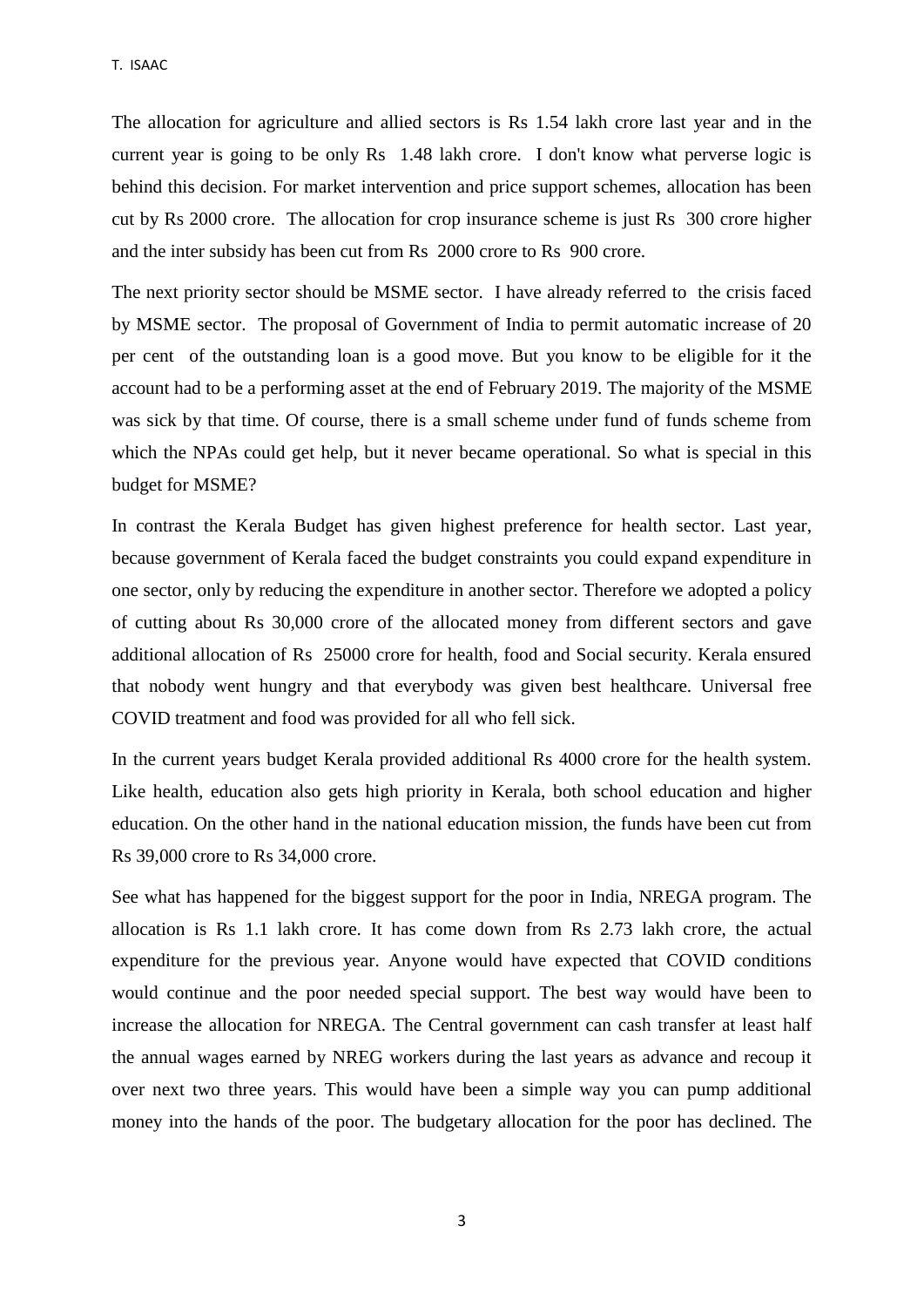KERALA ECONOMY

Finance Minister has no right to complain about lack of resources after giving a corporate tax concession of Rs 1.5 lakh crore that nobody asked for, just to have a stock market rally during prime minister's in USA.

What is the implication for the Federal system in India, now that the Union Finance Commission report has been tabled? Recently, I have published a book on "Challenges to fiscal federalism". The Finance Commission did not reduce the state share of the divisible pool as was demanded by the Center. What the Center could not get directly, they are trying to grab indirectly. The present union budget has taken recourse to cut the divisible pool itself. Shamelessly the budget has cut the central excise on petrol and substituted it by a cess. This is totally unacceptable. What they have done is they have reduced the divisible pool, which should have been shared with the States. Cess is not part of the divisible pool therefore need not be shared with the states. All the increases of excise duty on the petroleum products in the recent period has not been on normal excise duty, but special excise duty, additional excise duty, etc, which will not be shared. But this is the first time in a fiscal history that a, tax is being replaced by cess to avoid sharing with states. Reason for the tax cut is to reduce the share of the state's, this has never been done.

If we recalculate and include all the cess and additional special taxes which, because of this status of being additional and special cess is kept up to this will make them part of the revenues then calculate, then share that the state gets is not 42 per cent but something near 32 per cent. That was the share of the states before the 14th finance Commission. Conditions are imposed on the states if they want to avail of additional COVID loans.

The union budget has announced a new financial institution for infrastructure promotion. The new Development Financial Institution would raise money, Rs 3 to 4 lakh from the market outside the budget and fund infrastructure. Similarly, the budgetary announcement of National Highway Authority of India to provide Rs 65,000 crores, in Kerala 1.13 lakh for Bengal and so on were the headlines. This also is not part of the budget expenditure. It is something NHAI raises from the market through annuity program or hybrid type of schemes and which then is made available for road construction. I am not against it, it should be done. See you want to keep the ideological face of a minimal state, but it is a reality that you cannot keep the state minimum and therefore you have these extraordinary SPVs, which raise money

4